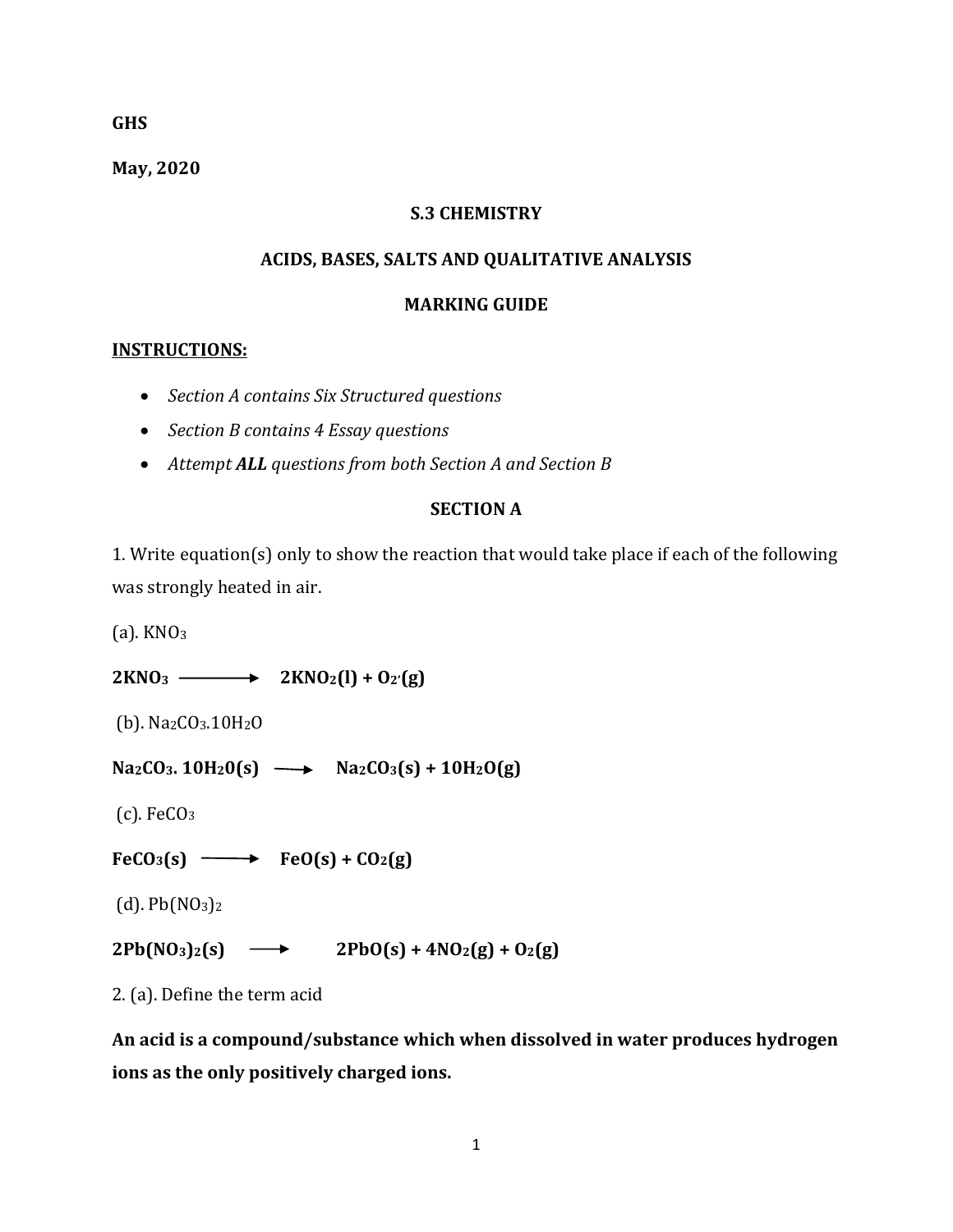(b). State what would be observed if an aqueous solution of each of the following substances were tested with a blue litmus paper.

(i). Ammonium chloride

*Aqueous solution of ammonium chloride forms ammonium hydroxide (Weak alkali) and hydrochloric acid (strong acid). Ammonium hydroxide partially ionizes forming very few hydroxide ions, hydrochloric acid ionizes fully producing a lot of hydrogen ions.*

*Therefore the solution is acidic due to excess hydrogen ions present.*

# **Observation**

# **Blue litmus paper turns red/pink.**

(ii). Sodium chloride

*Aqueous solution of sodium chloride forms sodium hydroxide (Strong alkali) and hydrochloric acid (strong acid). Sodium hydroxide ionizes fully producing alot of hydroxide ions while hydrochloric acid ionizes fully producing a lot of hydrogen ions.*

*Therefore the solution is neutral since all the hydrogen ions neutralize the hydroxide ions.*

# **Observation:**

# **There is no observable change on the blue litmus paper.**

(iii). potassium carbonate

*Aqueous solution of potassium carbonate produces potassium hydroxide (strong alkali) and carbonic acid (weak acid). Potassium hydroxide ionizes fully producing a lot of hydroxide ions while carbonic acid ionizes partially producing very few hydrogen ions.*

*Therefore the solution is basic/alkaline due to the excess hydroxide ions present.*

## **Observation:**

## **The blue litmus paper remains blue in colour.**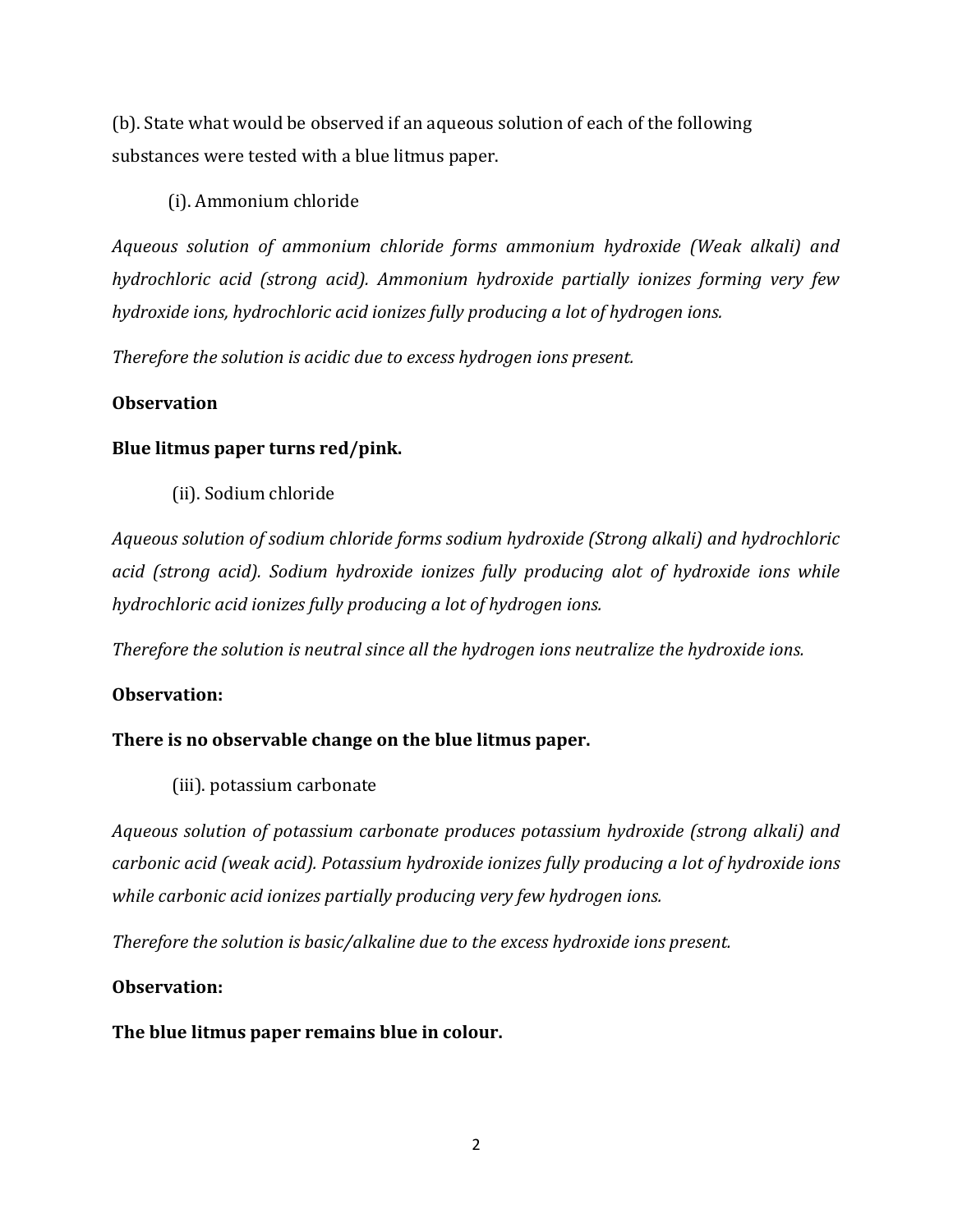(c). Write the equation for the reaction between potassium oxide and:

(i). Hydrochloric acid

 $K_2O(s) + 2HCl(aq) \longrightarrow 2KCl(aq) + H_2O(l)$ 

(ii). nitric acid

# $K_2O(s) + 2HNO_3(aq) \longrightarrow 2KNO_3(aq) + H_2O(l)$

(iii) Sulphuric acid

# $K_2O(s) + H_2SO_4(aq) \longrightarrow K_2SO_4(aq) + H_2O(l)$

3. A mixture containing Copper(II) sulphate and Copper(II) carbonate was shaken with excess water and filtered.

(a). Identify the residue

# **Explanation:**

*Copper(II) sulphate is soluble in water*

*Copper(II) carbonate is insoluble.*

*All sulphates are soluble in water except PbSO4, BaSO4, CaSO4 (only slightly soluble in water).*

*All carbonates are insoluble in water except carbonates of Sodium, Potassium and ammonium.*

# **Therefore, Residue is Copper(II) carbonate (the insoluble salt).**

(b). The dry residue was heated strongly.

(i). State what was observed

# **Green solid of Copper(II) carbonate turned to a balck solid of Copper(II) oxide**

(ii). Write an equation for the reaction

# $CuCO<sub>3</sub>(s) \longrightarrow CuO(s) + CO<sub>2</sub>(g)$

(c). (i). Name the reagent that can be used to identify the anion in the filtrate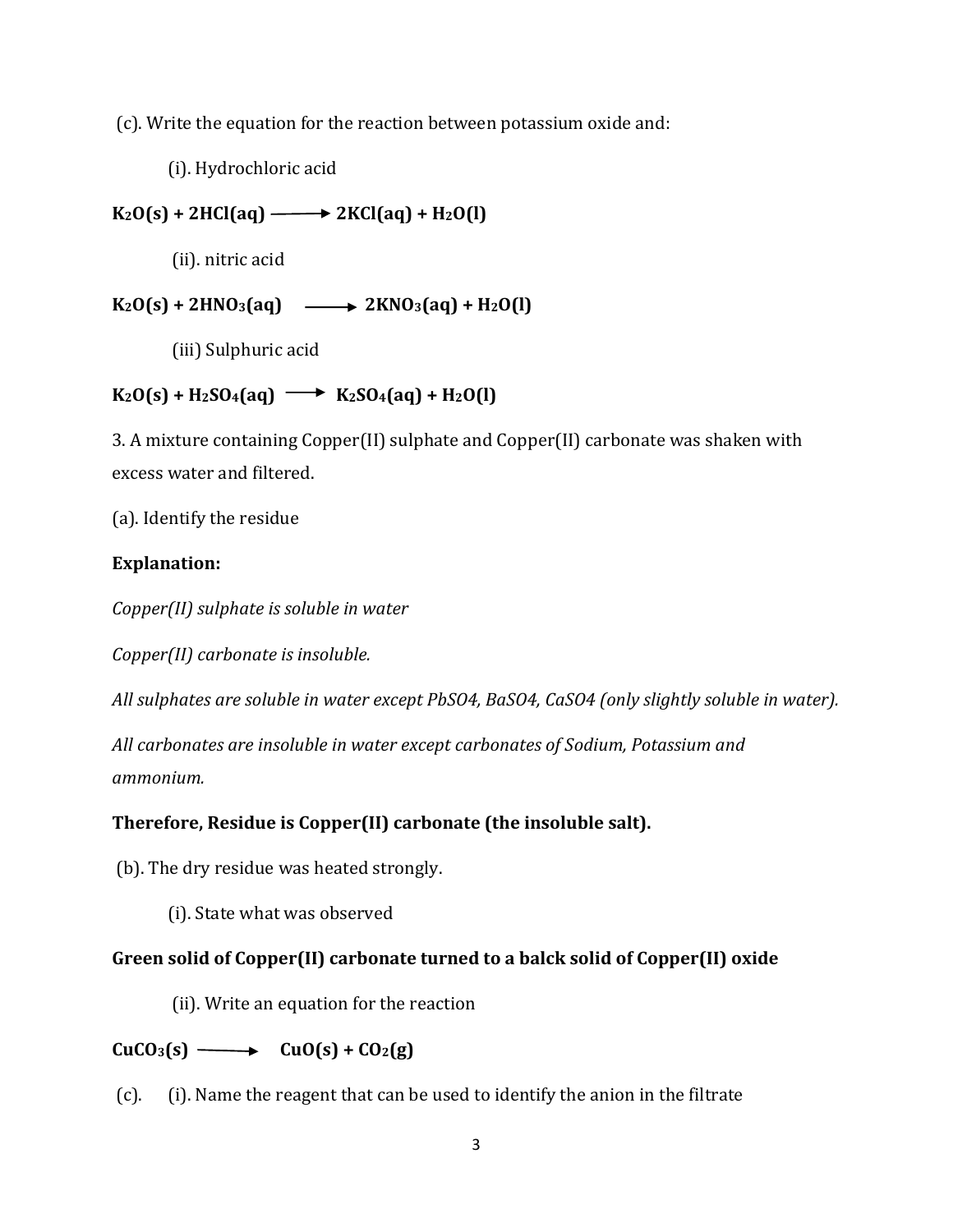**Filtrate is Copper(II) sulphate:**

**Anion is a sulphate – SO<sup>4</sup> 2-**

# **Reagent: Barium chloride and dilute hydrochloric acid**

 **OR**

# **Barium nitrate and dilute nitric acid**

(ii). Write an ionic equation for the anion and the reagent you have named in c(i)

 $Ba^{2+}$  (aq) +  $SO_4^{2-}$  (aq)  $\rightarrow$  **BaSO**<sub>4</sub>**(s)** 

# **(white precipitate)**

4. (a).Lead(II) nitrate was heated until there was no further change.

(i). What was observed

**White solid (colourless solid) turned to a reddish brown solid when hot which on cooling turns to a yellow solid.**

## **Reddish brown fumes were also produced**

(ii). Write an equation for the reaction that took place

# $2Pb(NO_3)_{2}(s) \longrightarrow 2PbO(s) + 4NO_2(g) + O_2(g)$

(b). Dilute hydrochloric acid was added to a solution of lead(II) nitrate and the resultant solution was warmed.

(a). State what was observed.

# **White precipitate which dissolves on warming and re-appears on cooling**

(b). What can you deduce from your observation

# **The solubility of Lead(II) chloride increases with increase in temperatures.**

(c). Write an equation for the reaction that took place before warming.

# **Precipitation reaction/double decomposition reaction.**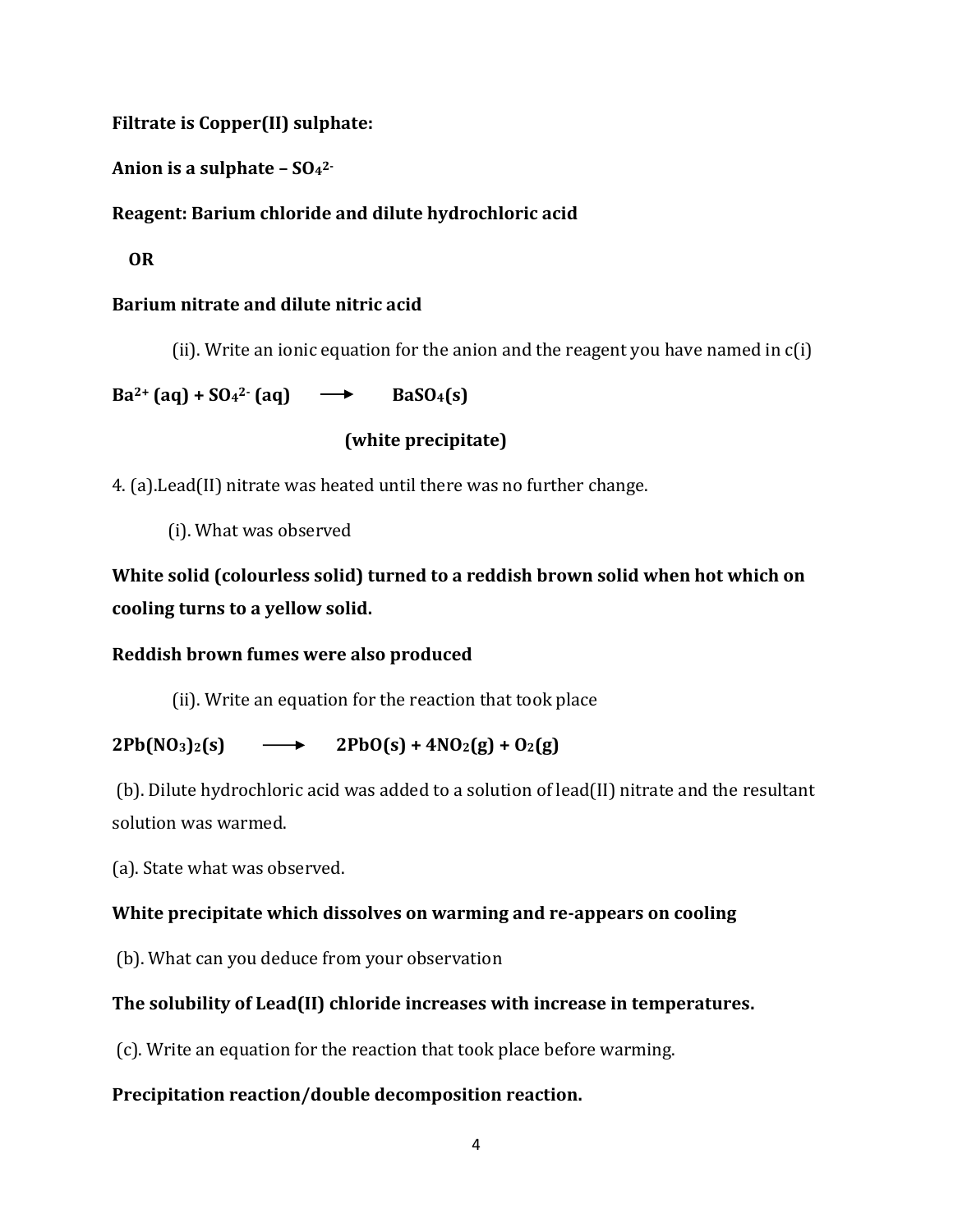# $Pb(NO_3)_{2}(aq) + 2HCl(aq) \longrightarrow PbCl_2(s) + 2HNO_3(aq)$

5. (a). A solution of sodium carbonate was added to a solution of calcium ions.

(i). State what was observed.

# **White precipitate of insoluble calcium carbonate**

(ii). Write an equation for the reaction that took place.

 $Na_2CO_3(aq) + Ca^{2+}(aq) \longrightarrow CaCO_3(s) + 2Na^{2}(aq)$ 

**Ionic equation.**

 $CO_3^2$  (aq) +  $Ca^{2+}(aq)$   $\longrightarrow$   $CaCO_3(s)$ 

(b). Dilute hydrochloric acid was added to the mixture formed in (a) above.

(i). State what was observed.

# **Bubbles of a colourless gas that turns limewater milky (or forms a white precipitate with Calcium hydroxide solution).**

# **Colourless solution was formed.**

(ii). Write an equation for the reaction.

 $CaCO_3(s) + 2HCl(aq)$   $\longrightarrow$   $CaCl_2(aq) + CO_2(g) + H_2O(l)$ 

6. State one reagent that can be used to distinguish between each of the following pairs of ions and in each case, state what would be observed if each ion is treated with the reagent.

(a). Lead(II) ions and Aluminium ions

# Reagent: **Sodium iodide solution or potassium iodide solution**

**Observation** 

**Pb2+ - yellow precipitate is formed.**

 $Pb^{2+}(aq) + 2I^{}(aq) \longrightarrow 2PbI(s)$ 

**Al3+ - No observable change.**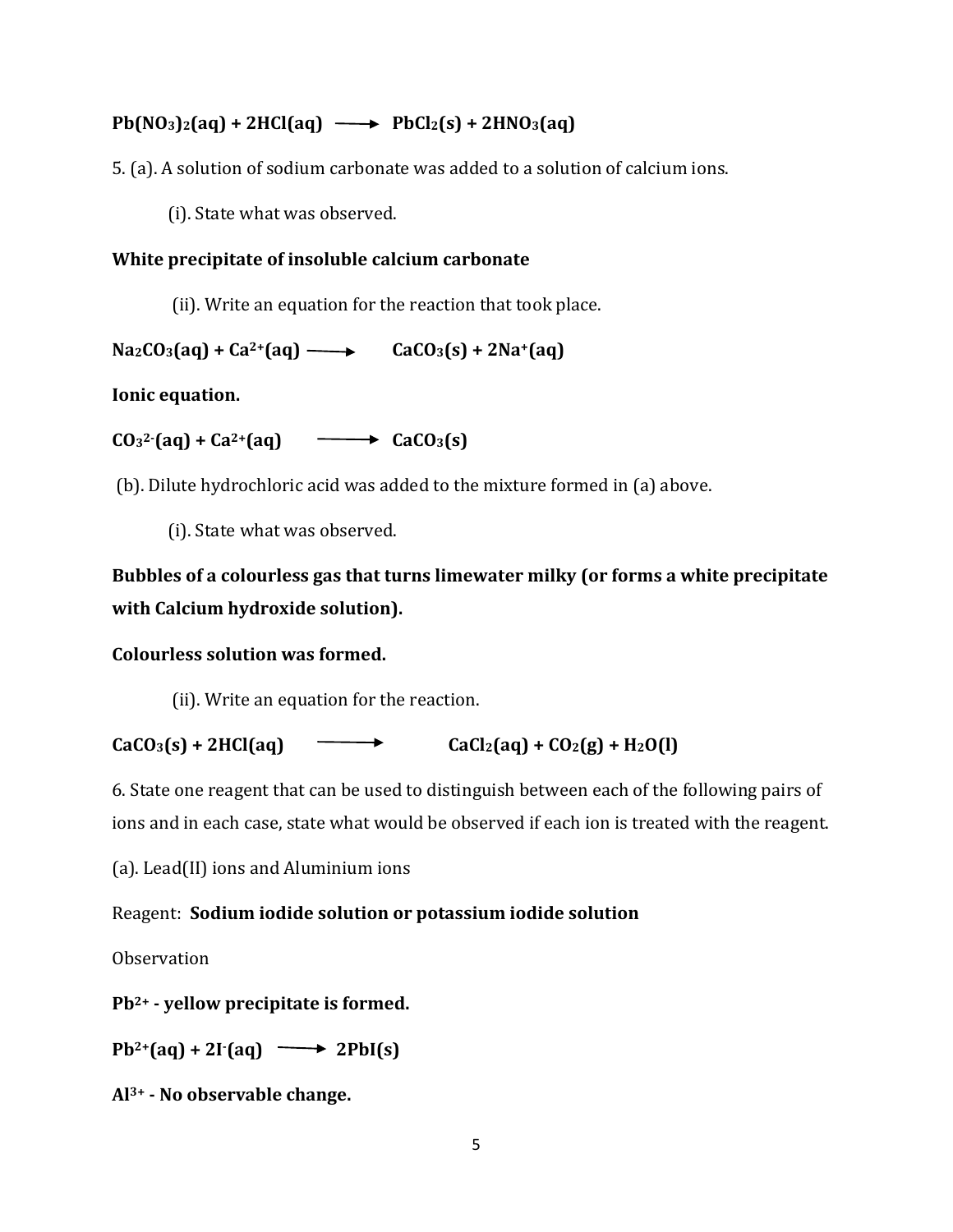(b). Sulphate ion and Carbonate ion.

Reagent: **Barium nitrate followed by dilute nitric acid or Barium chloride followed by dilute hydrochloric acid.** 

#### **Observation**

**SO<sup>4</sup> 2- - A white precipitate insoluble in the acid.**

 $Ba^{2+}$   $(aq) + SO_4^{2-}$   $(aq) \rightarrow$  **Bas** $O_4(s)$ 

 **(white precipitate)**

**CO<sup>3</sup> 2- - A white precipitate soluble in the acid to form a colourless solution.**

**OR**

**Reagent: Add a dilute mineral acid (dilute HCl, HNO3, H2SO4)**

**SO<sup>4</sup> 2- - No observable change**

**CO<sup>3</sup> 2- - Bubbles of a colourless gas that forms a milky solution with lime water (or a white precipitate with calcium hydroxide solution).**

 $2H^{+}(aq) + CO_{3}^{2}$  (aq)  $\longrightarrow$   $CO_{2}(g) + H_{2}O(l)$ 

#### **SECTION B**

7(a). Define the term:

(i). An acid

**An acid is a compound which when dissolved in water, produces hydrogen ions (H+) as the only positively charged ions.**

(ii). A base

**A base is an oxide or hydroxide of a metallic or ammonium ion that reacts with an acid to form a salt and water only.**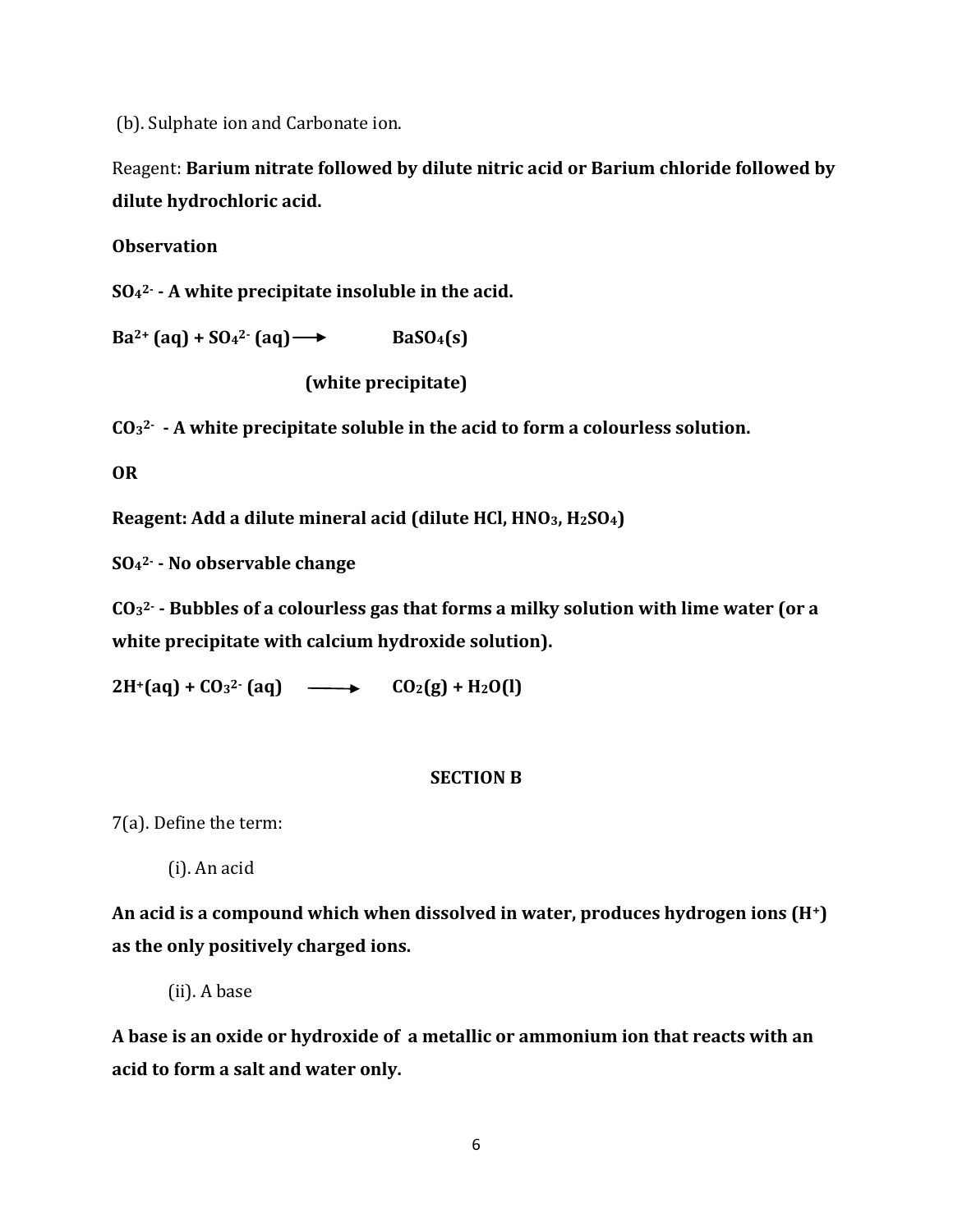(iii). An alkali

**An alkali is a soluble base.** 

**An alkali is a compound/substance that dissolves in water to produce hydroxide ions (OH-) as the only negatively charged ion.**

(iv). An indicator

**An indicator is a substance whose solution changes colour due to changes in pH.**

**An indicator is a substance with different colours in different solutions of varying pH values.**

**An indicator is a substance that changes colour depending on the pH of the solution to which it is added to.**

(b). Describe how a pure sample of dry Magnesium sulphate crystals can be prepared in the laboratory and write equations to illustrate your answer.

**Preparation of Magnesium Sulphate from Magnesium metal and Dilute sulphuric acid.**

# *Procedure*

*Dilute sulphuric acid is added into a beaker*

*Magnesium metal is gradually added to the dilute sulphuric acid in a beaker with continuous stirring.*

*The mixture is warmed gently to increase on the rate of the reaction.*

*More magnesium metal is added until effervescence stops indicating that all the acid has been used up.*

 $Mg(s) + H_2SO_4(aq) \longrightarrow MgSO_4(aq) + H_2(q).$ 

*The mixture is filtered to remove the excess/unreacted magnesium metal as the residue.*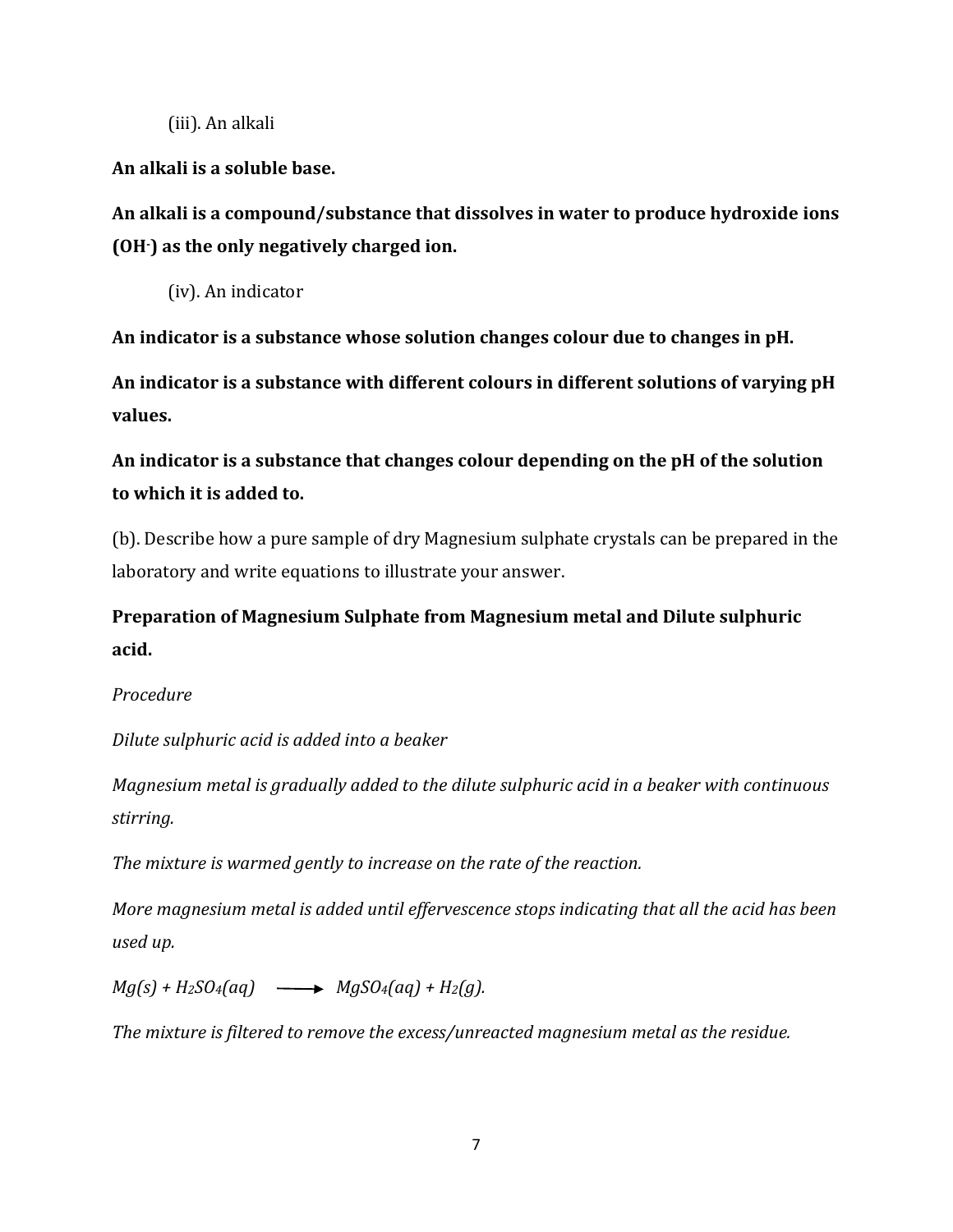*The Magnesium sulphate solution which is obtained as a filtrate is evaporated using an evaporating dish until a saturated solution is formed.*

*The saturated solution obtained is allowed to cool as crystals are being formed/until it completely crystallises.*

*The crystals obtained are washed with a little distilled water to remove traces of the acid.*

*Then the crystals are dried by pressing them gently between two pieces of filter paper or in sunshine.*

*NB: Magnesium Sulphate can also be prepared using Magnesium Oxide/ Magnesium hydroxide/ Magnesium Carbonate reacting with dilute sulphuric acid.* 

 $(c)$  i). State what is meant by the term "Solubility of a solute"

# **Solubility of a solute in a solvent at a particular temperature is the mass in grams of a solute required to saturate 100 grams of a solvent at that temperature.**

(ii). The table below shows the solubility of Iron(II) sulphate in water at various temperatures.

| Temperature $\sqrt{\ }$ °C                        |                |    |    | 30 | 40 | 50 | 60 |
|---------------------------------------------------|----------------|----|----|----|----|----|----|
| Solubility of FeSO <sub>4</sub> (g/100g of water) | $\overline{1}$ | 20 | 32 | 46 | 62 | 85 |    |

(i). Plot a graph of solubility of Iron(II) sulphate against temperature.

(ii). Using your graph, determine the mass of Iron(II) sulphate that would crystallize if temperatures were cooled from  $55^{\circ}$ C to  $15^{\circ}$ C.

8. (a). State the difference between:

(i). A normal salt and an acid salt

**A normal salt is a salt formed when all the replaceable hydrogens of the acid are replaced by a metallic ion or Ammonium ion (metal or ammonium radical).**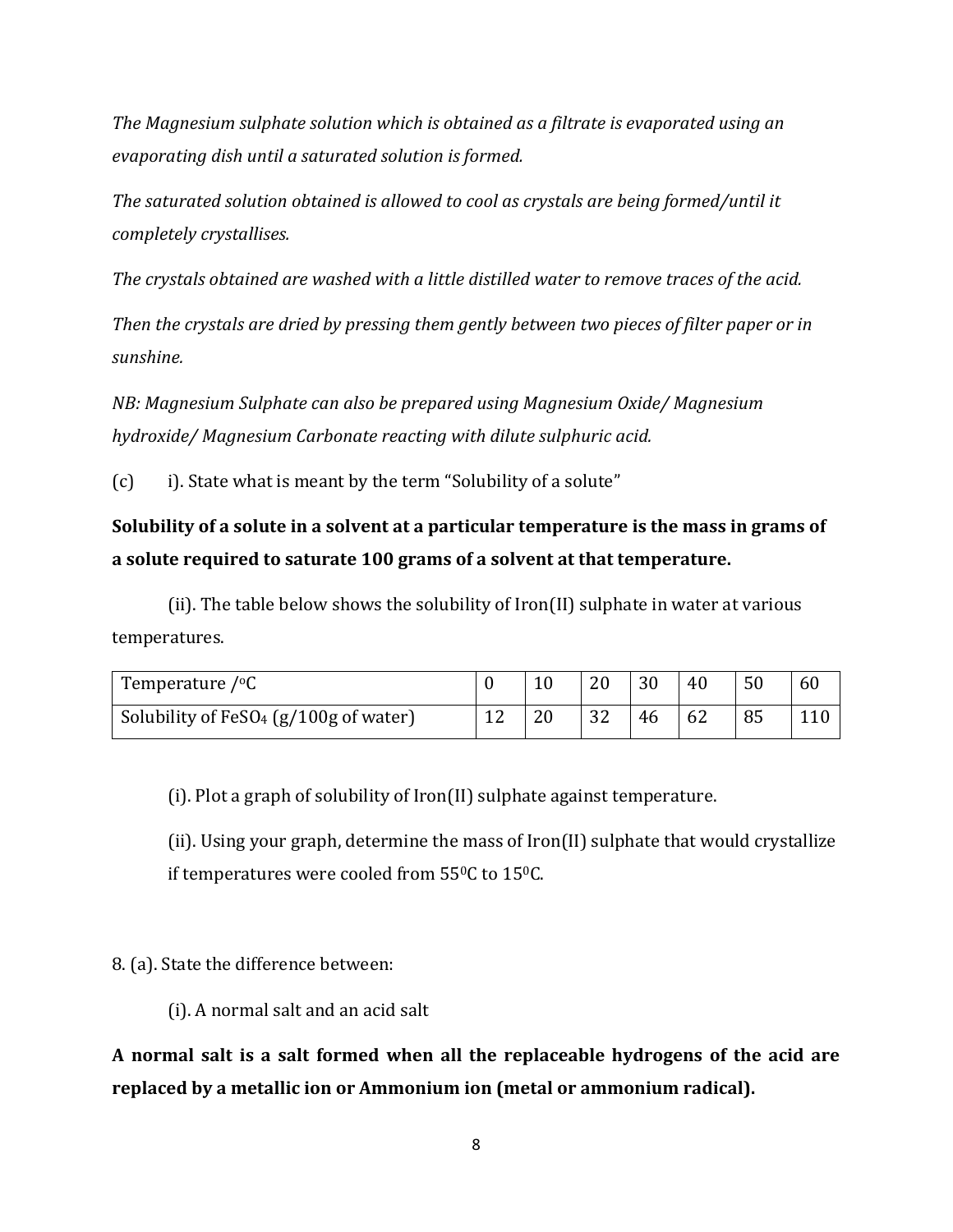**An acid salt is a salt formed when part of the replaceable hydrogens of the acid are replaced by a metallic ion or ammonium ion (metal or ammonium radical).**

(ii). A base and an Alkali **(Refer to number 7)**

(b). Explain the following observation:

Aluminium oxide reacts with both dilute hydrochloric acid and sodium hydroxide solution.

**Aluminium oxide is an amphoteric oxide i.e. it reacts with both acids (hydrochloric acid) and bases (Sodium hydroxide).**

**Aluminium oxide reacts with hydrochloric acid to form Aluminium Chloride and water.**

 $\text{Al}_2\text{O}_3(s) + 6\text{HCl}(aq) \longrightarrow 2\text{AlCl}_3(aq) + 3\text{H}_2\text{O}(l)$ 

**Aluminium oxide reacts with Sodium hydroxide to form a colourless solution of sodium tetrahydroxoaluminate.**

(c). Briefly describe how a pure sample of Lead(II) Sulphate can be prepared. (Diagram not required).

**Lead(II) sulphate is insoluble, so its prepared by double decomposition method or precipitation method.**

**Two soluble salts are reacted together to form an insoluble salt (Lead(II) sulphate) and a soluble salt.**

# *Procedure:*

*Add lead(II) nitrate solution in a beaker and warm.*

*Dilute sulphuric acid or sodium sulphate solution is added to the warm lead(II) nitrate solution in a beaker and the mixture stirred.*

 $Pb(NO_3)_{2}(aa) + Na_2SO_4(aq) \longrightarrow PbSO_4(s) + 2NaNO_3(aq)$ 

*A white precipitate of Lead(II) sulphate (Insoluble salt) and Sodium nitrate (soluble salt)which is a colourless solution.*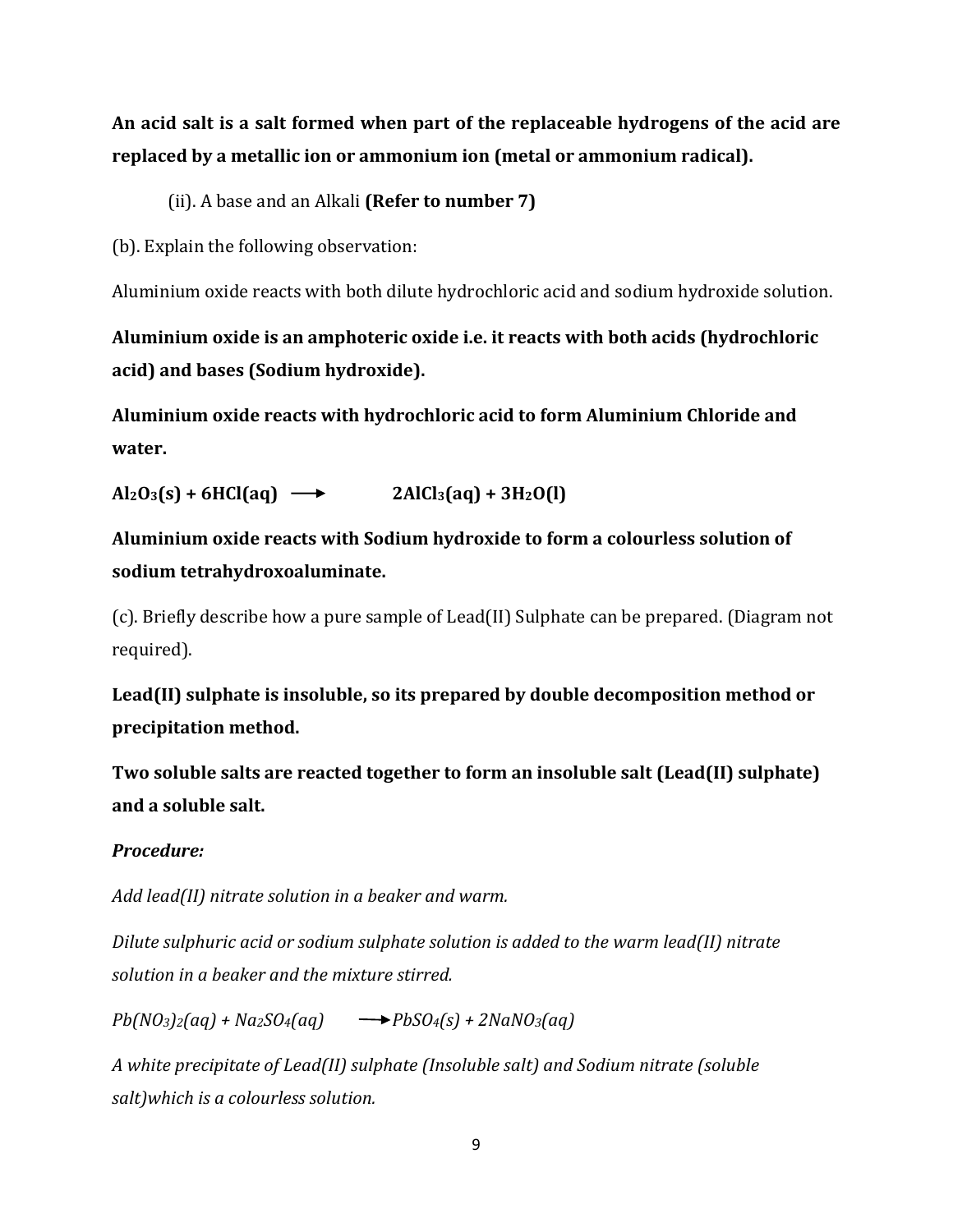*The mixture is filtered. Lead(II) sulphate (white precipitate) is obtained as a residue and sodium nitrate (colourless solution) is obtained as a filtrate.*

*The white precipitate/residue is washed several times with warm distilled water.*

*The white precipitate/residue/ Lead(II) sulphate is allowed to dry on the filter paper or dry it in an oven.*

(d). (i). Describe how a dry sample of copper(II) sulphate may be prepared from Copper(II) oxide.

# **Preparation of Copper(II) Sulphate from Copper(II) oxide and Dilute sulphuric acid.**

## **Procedure**

*Dilute sulphuric acid is added into a beaker*

*Copper(II) oxide is gradually added to the dilute sulphuric acid in a beaker with continuous stirring.*

*The mixture is warmed gently to increase on the rate of the reaction.*

*More Copper(II) oxide is added until no more reacts (a solid settles at the bottom of a beaker) indicating that all the acid has been used up.*

 $CuO(s) + H_2SO_4(aq) \longrightarrow CuSO_4(aq) + H_2O(l).$ 

*The mixture is filtered to remove the excess/unreacted Copper(II) oxide as the residue.*

*The Copper(II) sulphate solution which is obtained as a filtrate is evaporated using an evaporating dish until a saturated solution is formed.*

*The saturated solution obtained is allowed to cool as crystals are being formed/until it completely crystallises.*

*The crystals obtained are washed with a little distilled water to remove traces of the acid.*

*Then the crystals are dried by pressing them gently between two pieces of filter paper or in sunshine.*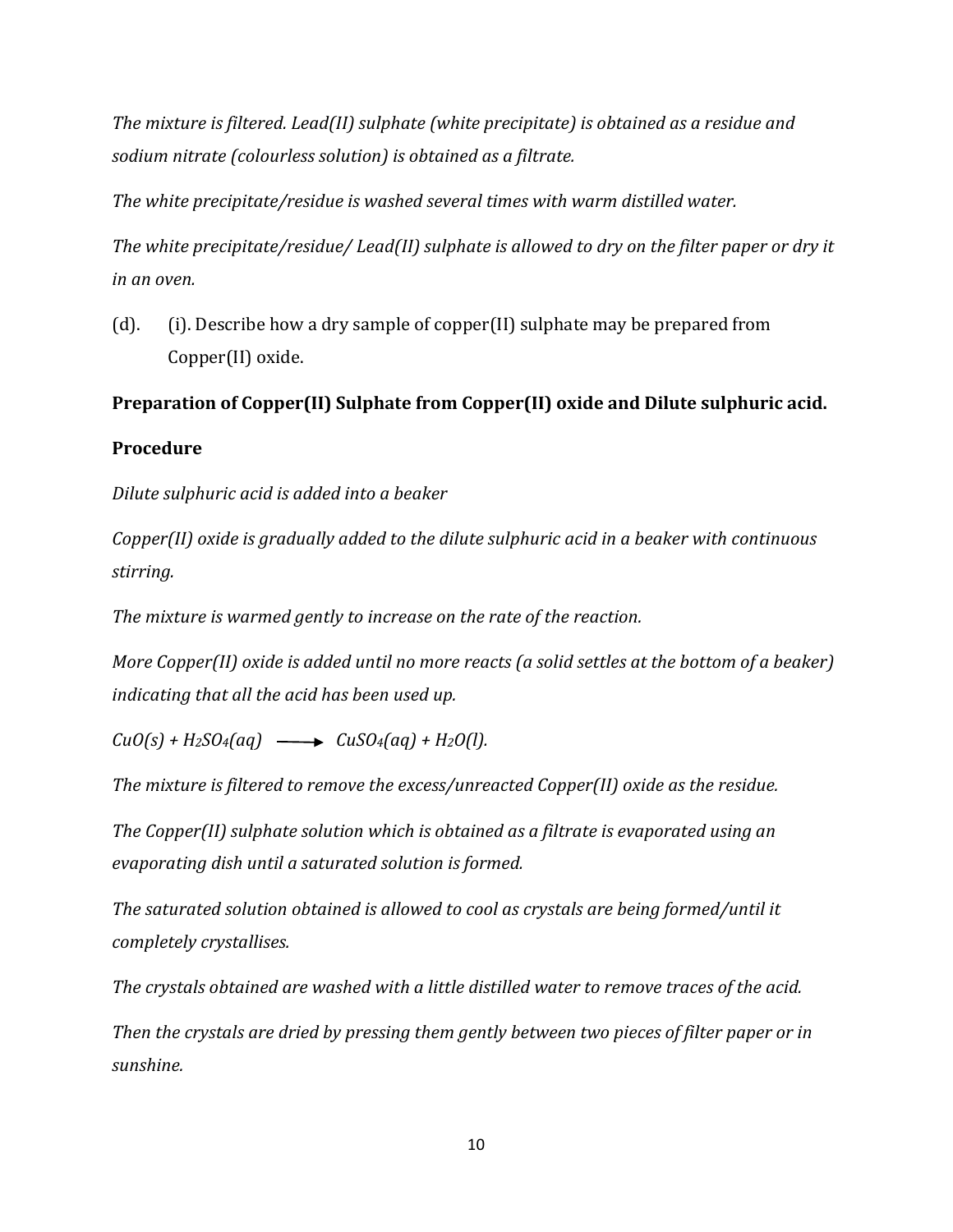*CuSO4(s) + 5H2O(l) CuSO4.5H2O(s)*

(ii). Crystals of Copper(II) sulphate were heated gently and then strongly until there was no further change. State the observations made and the equation(s) for the reaction(s) that took place.

# **Observation**

**Blue solid of hydrates Copper(II) sulphate changed to a white solid of Anhydrous Copper(II) sulphate.**

**On further heating, a black solid of copper(II) oxide were formed and white fumes of sulphurtroxide were evolved.**

 $\text{CuSO}_4$ **.5H**<sub>2</sub>**O(s)**  $\longrightarrow$  **CuSO**<sub>4</sub>(s) + 5H<sub>2</sub>O(l)

 $CuSO_4(s) \longrightarrow CuO(s) + SO_3(g)$ 

9. (a). (i). Describe how a pure sample of iron(II) sulphate -7-water can be prepared in the laboratory.

**Preparation of Magnesium Sulphate from Magnesium metal and Dilute sulphuric acid.**

# *Procedure*

*Dilute sulphuric acid is added into a beaker*

*Iron filings are gradually added to the dilute sulphuric acid in a beaker with continuous stirring.*

*The mixture is warmed gently to increase on the rate of the reaction.*

*More Iron filings are added until effervescence stops indicating that all the acid has been used up.*

 $Fe(s) + H_2SO_4(aq) \longrightarrow FeSO_4(aq) + H_2(q).$ 

*The mixture is filtered to remove the excess/unreacted Iron filings as the residue.*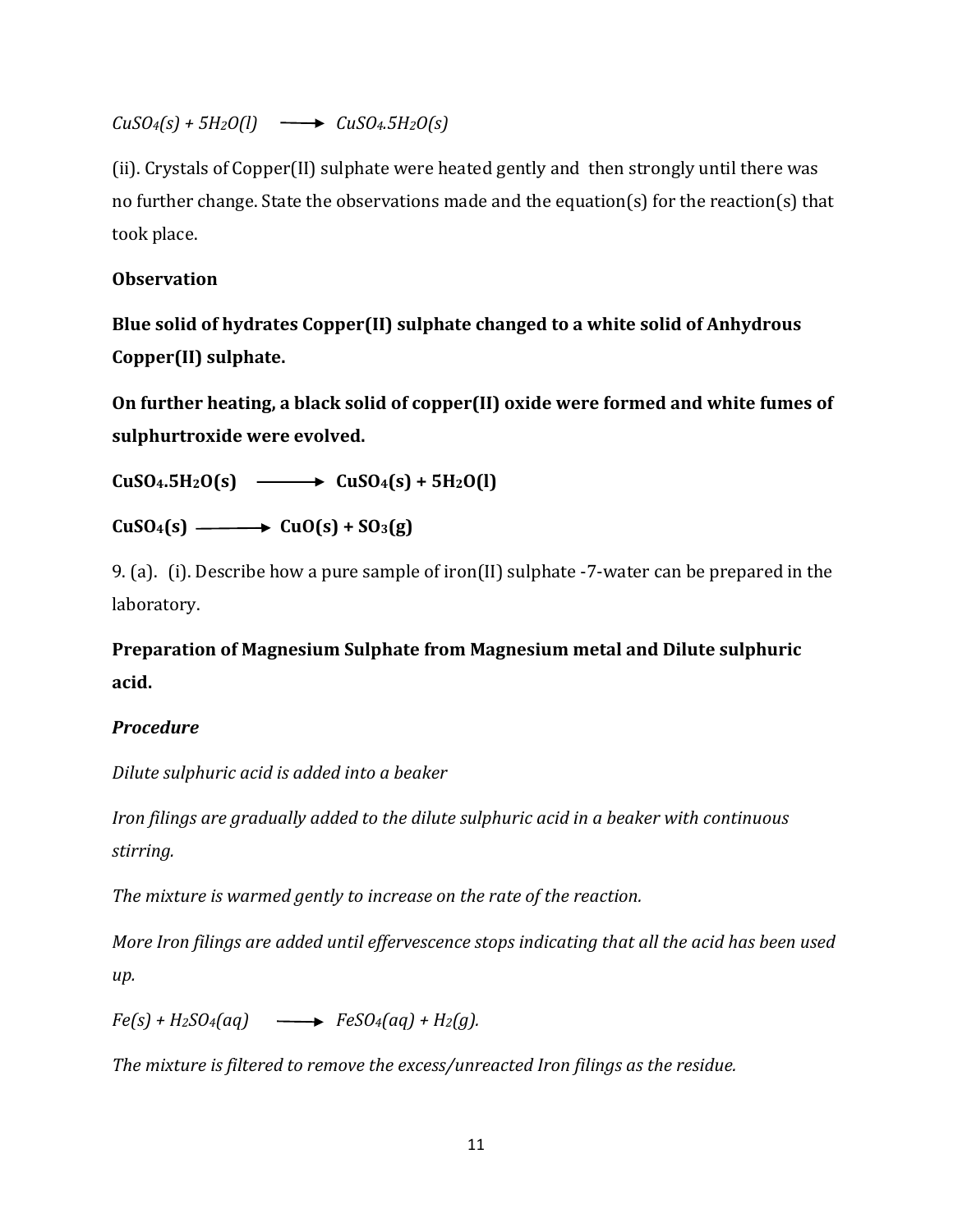*The Iron(II) sulphate solution which is obtained as a filtrate is evaporated using an evaporating dish until a saturated solution is formed.*

*The saturated solution obtained is allowed to cool as crystals are being formed/until it completely crystallises.*

*The crystals obtained are washed with a little distilled water to remove traces of the acid.*

*Then the crystals are dried by pressing them gently between two pieces of filter paper or in sunshine.*

*NB: Iron(II) Sulphate cannot be prepared using Iron(II) oxide reacting with dilute sulphuric acid.* 

 $FeSO_4(s) + 7H_2O(l)$   $\longrightarrow$   $FeSO_4.7H_2O(s)$ 

(ii). Write an equation for the reaction.

 $Fe(s) + H_2SO_4(aq) \longrightarrow FeSO_4(aq) + H_2(g).$ 

 $FeSO_4(s) + 7H_2O(l)$  **FeSO**<sup>4</sup>.7H<sub>2</sub>O(s)

(b). (i). State what would be observed when iron(II) sulphate -7- water was heated strongly.

**Green solid of hydrated Iron(II) sulphate formed a reddish brown solid of Iron(III) oxide.**

**White fumes of sulphurtrioxide gas and sulphurdioxide gas were also evolved.**

(ii). write an equation for the reaction in  $b(i)$ .

 $FeSO_4$ **.7H2O(s)**  $\longrightarrow$   $FeSO_4(s) + 7H_2O(l)$ 

 $2FeSO_4(s) \longrightarrow Fe_2O_3(s) + SO_3(g) + SO_2(g)$ 

(c). Sodium hydroxide solution was added dropwise to a solution of iron(II) sulphate until there was no change.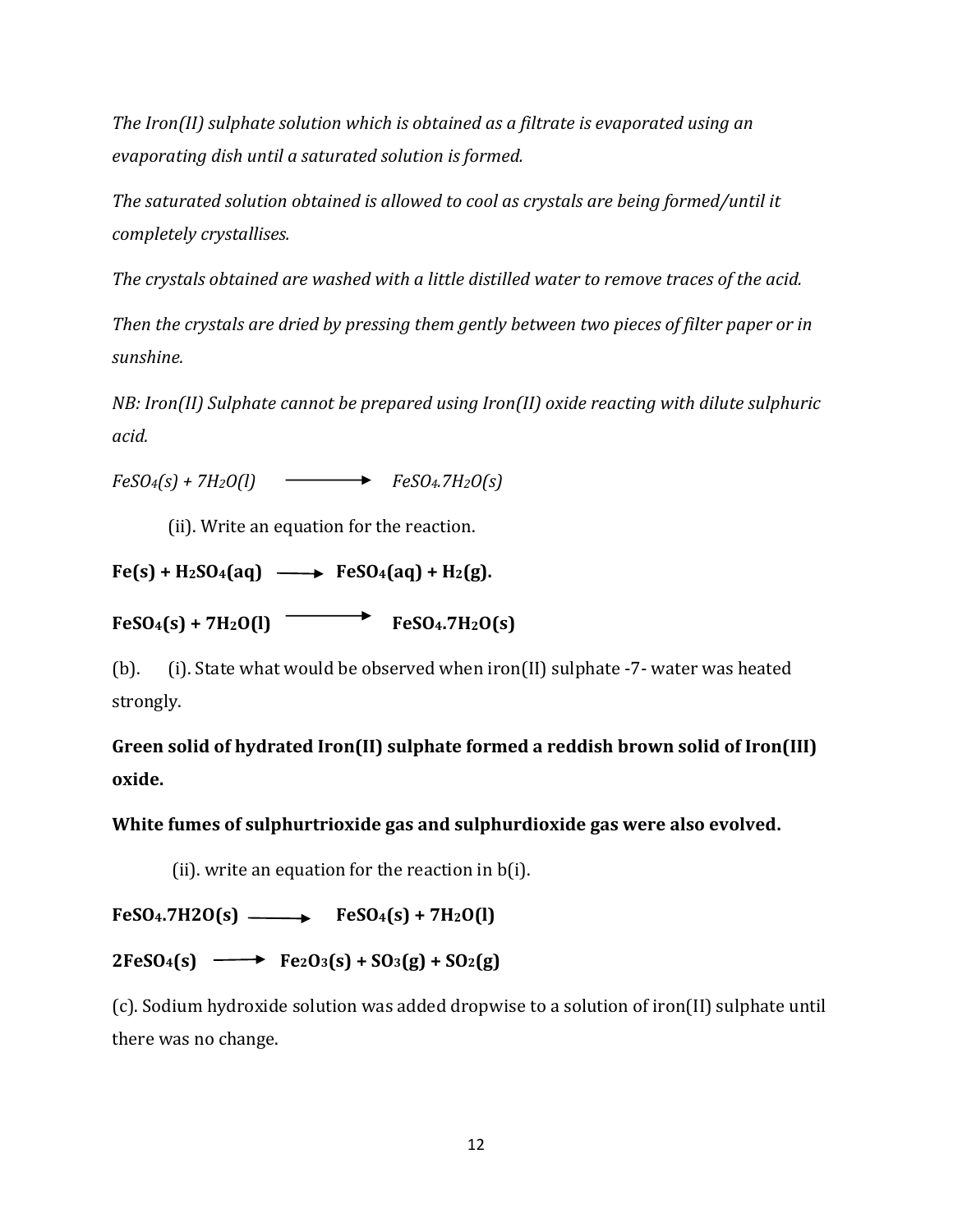(i). State what was observed

## **Green precipitate insoluble in excess**

(iii). Write an equation for the reaction.

# **Precipitation reaction.**

 $FeSO_4(aq) + 2NaOH(aq) \longrightarrow Fe(OH)_2(s) + Na_2SO_4(aq)$ 

**Ionic equation.**

 $Fe^{2+}(aq) + 2OH^{-}(aq) \longrightarrow Fe(OH)_{2}(s)$ 

10 (a). Copper(II) carbonate was heated strongly until there was no further change.

(i). State what was observed.

# **Green solid turned to a black solid**

(ii). Write an equation for the reaction.

# $CuCO<sub>3</sub>(s) \longrightarrow CuO(s) + CO<sub>2</sub>(g)$

(iii). Name one reagent that can be used to identify the gaseous product.

# **Calcium hydroxide/ lime water.**

(b). Excess dilute sulphuric acid was added to the residue in (a).

(i). State what was observed.

# **A blue solution was formed**

(ii). Write an equation for the reaction

# $CuO(s) + H_2SO_4(aq) \longrightarrow CuSO_4(aq) + H_2O(l)$

(c). To the product in (b), was added dilute sodium hydroxide solution dropwise until in excess.